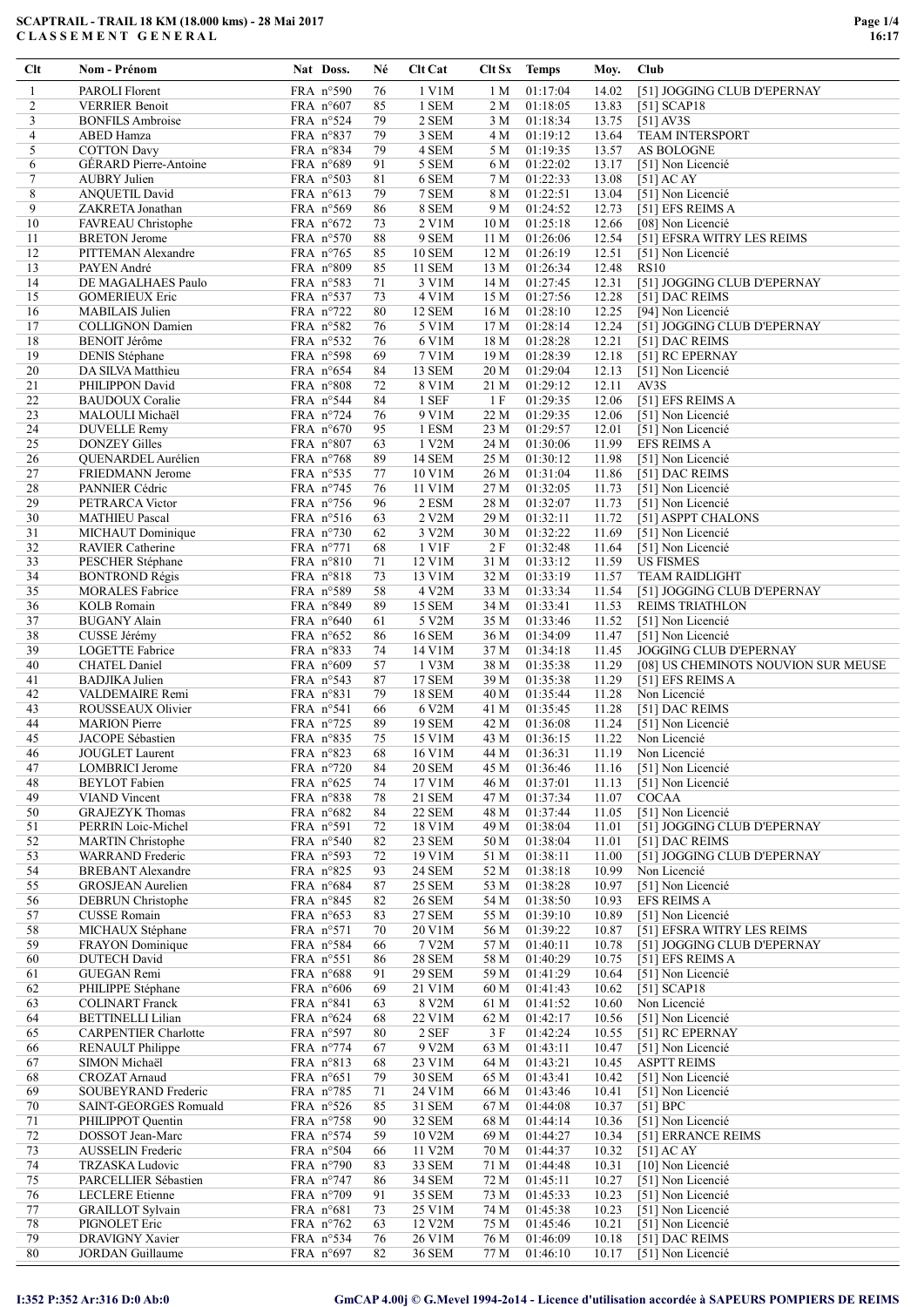| Clt        | Nom - Prénom                                     | Nat Doss.                                | Né       | Clt Cat           |                  | Clt Sx Temps         | Moy.         | Club                                   |
|------------|--------------------------------------------------|------------------------------------------|----------|-------------------|------------------|----------------------|--------------|----------------------------------------|
| 81         | <b>VERLET</b> Jeremy                             | FRA n°795                                | 84       | 37 SEM            | 78 M             | 01:46:29             | 10.14        | [08] Non Licencié                      |
| 82         | MOURATO Stéphane                                 | FRA $n^{\circ}531$                       | 71       | 27 V1M            | 79 M             | 01:46:34             | 10.14        | [51] CRNA-EST                          |
| 83         | <b>LOUIS Michel</b>                              | FRA n°527                                | 81       | <b>38 SEM</b>     | 80 M             | 01:46:41             | 10.12        | [51] CHALONS RUNNING                   |
| 84         | SORIAT Stéphane                                  | FRA n°784                                | 90       | 39 SEM            | 81 M             | 01:46:50             | 10.11        | [51] Non Licencié                      |
| 85         | <b>WYDRA</b> Vivien                              | FRA $n^{\circ}614$                       | 86       | 40 SEM            | 82 M             | 01:46:55             | 10.10        | [51] Non Licencié                      |
| 86         | SEBAOUN Christophe                               | FRA $n^{\circ}782$                       | 76       | 28 V1M            | 83 M             | 01:47:00             | 10.09        | [51] Non Licencié                      |
| 87         | <b>THEATRE Olivier</b>                           | FRA $n^{\circ}787$                       | 84       | 41 SEM            | 84 M             | 01:47:04             | 10.09        | [51] Non Licencié                      |
| 88         | <b>MATHIEU Didier</b>                            | FRA $n^{\circ}511$                       | 72       | 29 V1M            | 85 M             | 01:47:22             | 10.06        | $[51]$ ASM                             |
| 89         | CLOCHEPIN Aurélien                               | FRA $n^{\circ}521$                       | 92       | 42 SEM            | 86 M             | 01:47:30             | 10.05        | [51] ASPTT REIMS                       |
| 90         | <b>SCHLOSSER Fabrice</b>                         | FRA $n^{\circ}525$                       | 71       | 30 V1M            | 87 M             | 01:47:36             | 10.04        | [51] BETHENIVILLE A TOUTES JAMBES      |
| 91         | <b>JOURDAN</b> Philippe                          | FRA $n°698$                              | 72       | 31 V1M            | 88 M             | 01:48:01             | 10.00        | [51] Non Licencié                      |
| 92         | <b>GRANDPIERRE Jean Paul</b>                     | FRA $n^{\circ}683$                       | 66       | 13 V2M            | 89 M             | 01:48:04             | 9.99         | [51] Non Licencié                      |
| 93         | COUVREUR Véronique                               | FRA $n^{\circ}602$                       | 84       | 3 SEF             | 4F               | 01:48:06             | 9.99         | [51] REIMS TRIATHLON                   |
| 94         | <b>MERCIER Patrick</b>                           | FRA $n^{\circ}599$                       | 71       | 32 V1M            | 90 M             | 01:48:14             | 9.98         | [51] RC EPERNAY                        |
| 95         | <b>BISTON</b> Franck                             | FRA $n^{\circ}806$                       | 65       | 14 V2M            | 91 M             | 01:48:17             | 9.97         | Non Licencié                           |
| 96         | <b>LEROY</b> Antoine                             | FRA $n°830$                              | 90       | 43 SEM            | 92 M             | 01:48:24             | 9.96         | Non Licencié                           |
| 97         | JESUS Jean-Claude                                | FRA $n^{\circ}694$                       | 67       | 15 V2M            | 93 M             | 01:48:25             | 9.96         | [51] Non Licencié                      |
| 98         | <b>HALLIER</b> Vincent                           | FRA $n^{\circ}$ 556                      | 79       | 44 SEM            | 94 M             | 01:48:26             | 9.96         | [51] EFS REIMS A                       |
| 99         | <b>FONTAINE Thierry</b>                          | FRA $n^{\circ}675$                       | 66       | 16 V2M            | 95 M             | 01:48:29             | 9.96         | [51] Non Licencié                      |
| 100        | LACROIX Sophie                                   | FRA n°819                                | 90       | 4 SEF             | 5 F              | 01:48:46             | 9.93         | Non Licencié                           |
| 101        | ROUSSEAUX Paul                                   | FRA n°780                                | 89       | 45 SEM            | 96 M             | 01:48:49             | 9.93         | [51] Non Licencié                      |
| 102        | DUCHEMANN Jean-René                              | FRA $n^{\circ}666$                       | 66       | 17 V2M            | 97 M             | 01:48:53             | 9.92         | [51] Non Licencié                      |
| 103        | <b>BEAUDOUIN Mickael</b>                         | FRA n°621                                | 77       | 33 V1M            | 98 M             | 01:48:57             | 9.91         | [51] Non Licencié                      |
| 104        | <b>BAILLY Aurelien</b>                           | $FRA$ n°577                              | 83       | 46 SEM            | 99 M             | 01:48:58             | 9.91         | [08] FOOTING LOISIR GUIGNICOURT        |
| 105        | <b>CHARTON</b> Michel                            | FRA n°548                                | 55       | 2 V3M             | 100 M            | 01:49:06             | 9.90         | [51] EFS REIMS A                       |
| 106        | <b>BOILEAU</b> Stephane                          | FRA $n^{\circ}629$                       | 71       | 34 V1M            | 101 M            | 01:49:35             | 9.86         | [51] Non Licencié                      |
| 107        | PIERLOT HERVE Constance                          | FRA $n^{\circ}761$                       | 77       | 2 V1F             | 6 F              | 01:49:53             | 9.83         | [51] Non Licencié                      |
| 108        | <b>DROTHIERE</b> David                           | FRA $n^{\circ}550$                       | 71       | 35 V1M            | 102 M            | 01:50:08             | 9.81         | [51] EFS REIMS A                       |
| 109        | CHAPPAT Frederic                                 | FRA $n^{\circ}514$                       | 70       | 36 V1M            | 103 M            | 01:50:15             | 9.80         | [51] ASPPT CHALONS                     |
| 110        | LEDUC Jean-Marc                                  | FRA $n^{\circ}711$                       | 62       | 18 V2M            | 104 M            | 01:50:29             | 9.78         | [51] Non Licencié                      |
| 111        | <b>BARBIERI</b> Fabio                            | FRA $n^{\circ}821$                       | 79       | 47 SEM            | 105 M            | 01:50:45             | 9.75         | Non Licencié                           |
| 112        | NOEL Julien                                      | FRA $n^{\circ}741$                       | 80       | 48 SEM            | 106 M            | 01:51:06             | 9.72         | [51] Non Licencié                      |
| 113        | <b>GOUT Olivier</b>                              | FRA $n^{\circ}680$                       | 69       | 37 V1M            | 107 <sub>M</sub> | 01:51:08             | 9.72         | [51] Non Licencié                      |
| 114        | CAILLET Lionel                                   | FRA $n°500$                              | 57       | 3 V3M             | 108 <sub>M</sub> | 01:51:15             | 9.71         | [51] DAC REIMS                         |
| 115        | MENDEZ-TAULIN Séverine                           | FRA $n^{\circ}502$                       | 74       | 3 V1F             | 7F               | 01:51:33             | 9.68         | [51] DAC REIMS                         |
| 116        | <b>BENARD Bruno</b>                              | FRA $n^{\circ}840$                       | 70       | 38 V1M            | 109 M            | 01:51:36             | 9.68         | <b>DAC REIMS</b>                       |
| 117        | GOLOVKINE Alain                                  | FRA $n^{\circ}678$                       | 52       | 4 V3M             | 110 M            | 01:51:53             | 9.65         | [51] Non Licencié                      |
| 118        | CUIF Jean Marie                                  | FRA $n^{\circ}603$                       | 65       | 19 V2M            | 111 M            | 01:51:56             | 9.65         | [08] RETHEL COURIR                     |
| 119        | <b>BRILLAND Laurent</b>                          | FRA $n^{\circ}637$                       | 75       | 39 V1M            | 112 M            | 01:52:08             | 9.63         | [08] Non Licencié                      |
| 120        | <b>BAUMANN Fanny</b>                             | FRA n°844                                | 84       | 5 SEF             | 8F               | 01:52:42             | 9.58         | Non Licencié                           |
| 121        | CHILD Guillaume                                  | FRA n°843                                | 82       | 49 SEM            | 113 M            | 01:52:42             | 9.58         | Non Licencié                           |
| 122        | <b>CENSIER Sylvain</b>                           | FRA $n^{\circ}646$                       | 74       | 40 V1M            | 114 M            | 01:52:45             | 9.58         | [51] Non Licencié                      |
| 123        | DIEBOLD Olivier                                  | FRA n°853                                | 64       | 20 V2M            | 115 M            | 01:52:45             | 9.58         | [51] Non Licencié                      |
| 124        | JACQUES Olivier                                  | FRA $n°692$                              | 69       | 41 V1M            | 116 M            | 01:52:57             | 9.56         | [51] Non Licencié                      |
| 125        | <b>FERREIRA ALVES Eric</b>                       | FRA $n°820$                              | 70       | 42 V1M            | 117 M            | 01:53:15             | 9.54         | <b>EFS REIMS A</b>                     |
| 126        | <b>MALLET</b> Fabrice                            | FRA n°723                                | 89       | 50 SEM            | 118 M            | 01:53:20             | 9.53         | [02] Non Licencié                      |
| 127        | <b>BAYARD</b> David                              | FRA n°580                                | 70       | 43 V1M            | 119 M            | 01:53:20             | 9.53         | [51] JOGGING CLUB D'EPERNAY            |
| 128        | <b>BOUILLARD Bruno</b>                           | FRA n°632                                | 67       | 21 V2M            | 120 M            | 01:53:22             | 9.53         | [51] Non Licencié                      |
| 129        | <b>COLINART Benoit</b>                           | FRA n°836                                | 61       | 22 V2M            | 121 M            | 01:53:24             | 9.53         | DACR VILLERS ALLERAND                  |
| 130        | <b>HECKMANN Jacky</b>                            | FRA n°557                                | 60       | 23 V2M            | 122 M            | 01:53:26             | 9.52         | [51] EFS REIMS A                       |
| 131        | <b>BLAISE</b> Gaetan                             | FRA $n^{\circ}626$                       | 66       | 24 V2M            | 123 M            | 01:53:29             | 9.52         | [75] Non Licencié                      |
| 132        | LEGOUGE Jean Marc                                | FRA n°713                                | 64       | 25 V2M            | 124 M            | 01:53:33             | 9.51         | [51] Non Licencié<br>[51] Non Licencié |
| 133        | LAMOTTE Marie                                    | FRA $n°706$                              | 67       | 1 V2F             | 9 F              | 01:54:01             | 9.47         |                                        |
| 134        | <b>MATIAS</b> Aymeric                            | FRA n°726                                | 88       | 51 SEM            | 125 M            | 01:54:09             | 9.46         | [51] Non Licencié                      |
| 135<br>136 | <b>FONTAINE Emmanuelle</b><br>FERREIRA Alexandre | FRA $n^{\circ}674$<br>FRA $n^{\circ}673$ | 72<br>76 | 4 V1F<br>44 V1M   | 10F<br>126 M     | 01:54:13<br>01:54:17 | 9.46<br>9.45 | [51] Non Licencié<br>[02] Non Licencié |
| 137        | <b>DUPONT</b> Franck                             | FRA $n^{\circ}605$                       | 73       | 45 V1M            | 127 M            | 01:54:23             | 9.44         | [08] RETHEL COURIR                     |
| 138        | <b>RADET</b> Romain                              | FRA $n°769$                              | 87       | 52 SEM            | 128 M            | 01:54:29             | 9.43         | [51] Non Licencié                      |
| 139        | PILLIN Ulysse                                    | FRA $n°764$                              | 80       | 53 SEM            | 129 M            | 01:54:39             | 9.42         | [51] Non Licencié                      |
| 140        | <b>BILLAUDELLE Sandy</b>                         | FRA $n^{\circ}546$                       | 77       | 5 V1F             | 11F              | 01:54:56             | 9.40         | [51] EFS REIMS A                       |
| 141        | MOUSEL David                                     | FRA $n°513$                              | 73       | 46 V1M            | 130 M            | 01:54:58             | 9.39         | $[51]$ ASP51                           |
| 142        | <b>REGNIER Christine</b>                         | FRA $n°600$                              | 64       | $2\ \mathrm{V2F}$ | 12F              | 01:55:02             | 9.39         | [51] RC EPERNAY                        |
| 143        | <b>MORLON Bruno</b>                              | FRA $n^{\circ}$ 736                      | 63       | 26 V2M            | 131 M            | 01:55:40             | 9.34         | [75] Non Licencié                      |
| 144        | LAMY Thibault                                    | FRA $n°707$                              | 79       | 54 SEM            | 132 M            | 01:56:00             | 9.31         | [51] Non Licencié                      |
| 145        | QUESSON Géraldine                                | FRA $n°518$                              | 79       | 6 SEF             | 13F              | 01:56:27             | 9.27         | [51] DAC REIMS                         |
| 146        | RENARD Jean Charles                              | FRA n°829                                | 76       | 47 V1M            | 133 M            | 01:56:33             | 9.27         | Non Licencié                           |
| 147        | LIEVEAUX Sebastien                               | FRA $n^{\circ}717$                       | 76       | 48 V1M            | 134 M            | 01:56:39             | 9.26         | [02] Non Licencié                      |
| 148        | MORA Sophie                                      | FRA $n^{\circ}$ 734                      | 87       | $7\,\mathrm{SEF}$ | 14 F             | 01:56:40             | 9.26         | [51] Non Licencié                      |
| 149        | <b>SOLAU</b> Michel                              | FRA $n^{\circ}575$                       | 61       | 27 V2M            | 135 M            | 01:56:51             | 9.24         | [02] FC LAON                           |
| 150        | LEPINE Christian                                 | FRA $n^{\circ}$ 715                      | 57       | 5 V3M             | 136 M            | 01:56:51             | 9.24         | [02] Non Licencié                      |
| 151        | ROSSIGNOL Didier                                 | FRA n°776                                | 70       | 49 V1M            | 137 M            | 01:56:52             | 9.24         | [02] Non Licencié                      |
| 152        | <b>OLIVIN Gilles</b>                             | FRA $n^{\circ}$ 743                      | 70       | 50 V1M            | 138 M            | 01:56:52             | 9.24         | [02] Non Licencié                      |
| 153        | <b>MOUSEL Gary</b>                               | FRA n°737                                | 80       | 55 SEM            | 139 M            | 01:56:53             | 9.24         | [51] Non Licencié                      |
| 154        | PILEGGI Anthony                                  | FRA $n^{\circ}$ 763                      | 87       | <b>56 SEM</b>     | 140 M            | 01:56:53             | 9.24         | [08] Non Licencié                      |
| 155        | <b>CHAMPION</b> Jean                             | FRA $n^{\circ}647$                       | 61       | 28 V2M            | 141 M            | 01:56:54             | 9.24         | [51] Non Licencié                      |
| 156        | LUCAK Céline                                     | FRA $n^{\circ}846$                       | 69       | 6 V1F             | 15F              | 01:57:02             | 9.23         | JOGGING CLUB D'EPERNAY                 |
| 157        | <b>HERBET Bruno</b>                              | FRA $n^{\circ}690$                       | 71       | 51 V1M            | 142 M            | 01:57:04             | 9.23         | [51] Non Licencié                      |
| 158        | <b>BOURIN</b> Fabien                             | FRA $n^{\circ}633$                       | 81       | 57 SEM            | 143 M            | 01:57:12             | 9.22         | [51] Non Licencié                      |
| 159        | DORMOY Christophe                                | FRA $n^{\circ}660$                       | 79       | <b>58 SEM</b>     | 144 M            | 01:57:12             | 9.22         | [51] Non Licencié                      |
| 160        | DISCOURS Jean Michel                             | FRA $n^{\circ}658$                       | 64       | 29 V2M            | 145 M            | 01:57:15             | 9.21         | [08] Non Licencié                      |

# I:352 P:352 Ar:316 D:0 Ab:0 GmCAP 4.00j © G.Mevel 1994-2o14 - Licence d'utilisation accordée à SAPEURS POMPIERS DE REIMS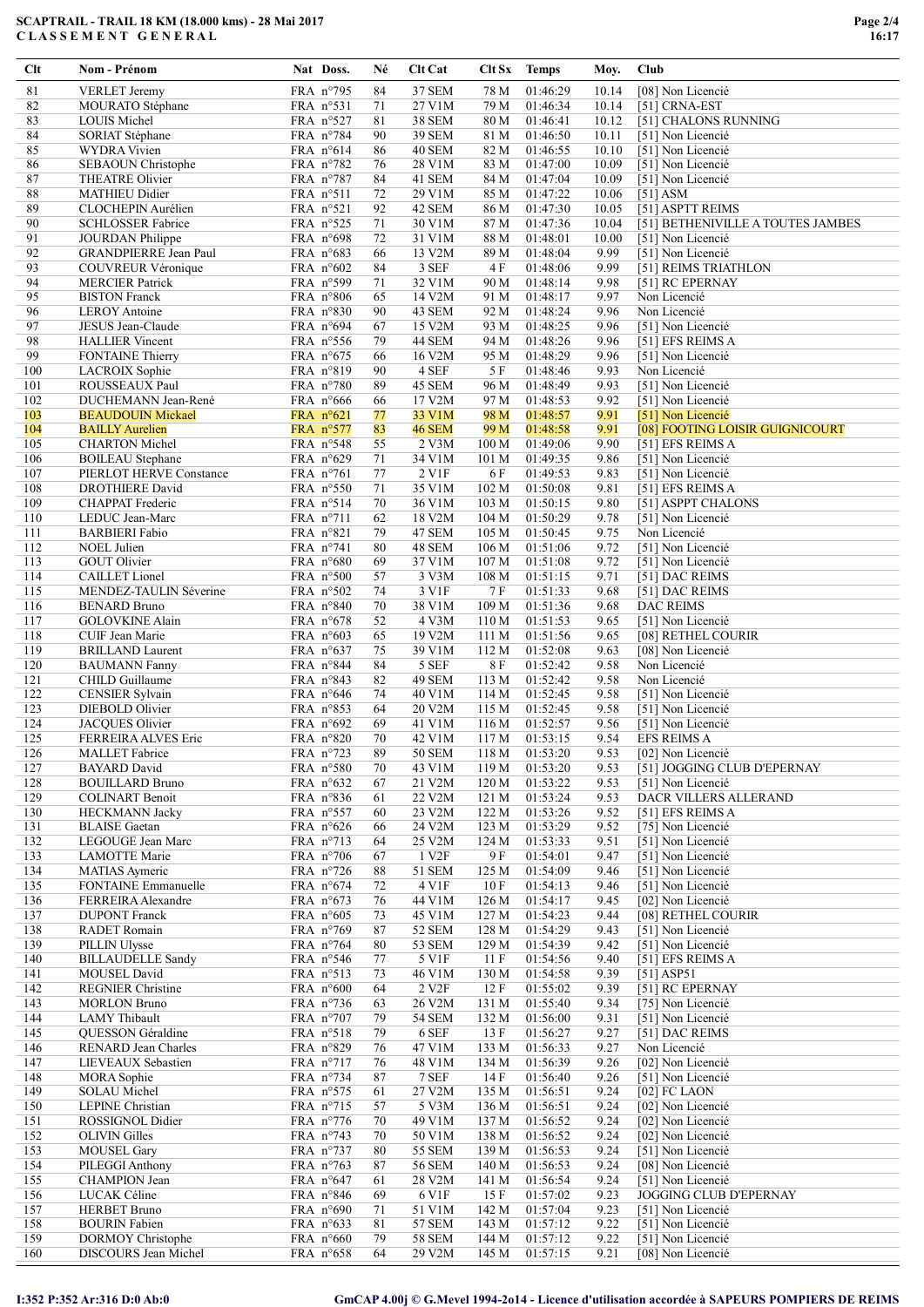| Clt        | Nom - Prénom                                      | Nat Doss.                                 | Né       | Clt Cat                        | Clt Sx Temps     |                      | Moy.         | Club                                      |
|------------|---------------------------------------------------|-------------------------------------------|----------|--------------------------------|------------------|----------------------|--------------|-------------------------------------------|
| 161        | <b>PETIT Christelle</b>                           | FRA n°754                                 | 71       | 7 V1F                          | 16F              | 01:57:16             | 9.21         | [51] Non Licencié                         |
| 162        | <b>BLONDEL Sandrine</b>                           | FRA n°578                                 | 74       | 8 V1F                          | 17 F             | 01:57:23             | 9.20         | [02] FOOTING LOISIR GUIGNICOURT           |
| 163        | <b>THERESINE David</b>                            | FRA n°788                                 | 73       | 52 V1M                         | 146 M            | 01:57:24             | 9.20         | [51] Non Licencié                         |
| 164        | <b>SOMME</b> Frederic                             | FRA $n^{\circ}520$                        | 70       | 53 V1M                         | 147 M            | 01:57:36             | 9.18         | [51] ASPPT CHALONS                        |
| 165<br>166 | <b>BATISTA Jeremy</b><br>VAILLANT Emmanuel        | FRA $n^{\circ}620$                        | 80       | <b>59 SEM</b><br>60 SEM        | 148 M            | 01:57:38<br>01:57:40 | 9.18<br>9.18 | [94] Non Licencié                         |
| 167        | <b>ACCADBLED</b> Stephane                         | FRA $n°792$<br>FRA $n^{\circ}612$         | 78<br>74 | 54 V1M                         | 149 M<br>150 M   | 01:57:41             | 9.18         | [02] Non Licencié<br>[51] Non Licencié    |
| 168        | ROUSSEAU Jean-François                            | FRA $n^{\circ}778$                        | 74       | 55 V1M                         | 151 M            | 01:57:49             | 9.17         | [51] Non Licencié                         |
| 169        | <b>FRANC Virgil</b>                               | FRA $n^{\circ}676$                        | 77       | 56 V1M                         | 152 M            | 01:57:51             | 9.17         | [51] Non Licencié                         |
| 170        | <b>LOTHELIN Arnaud</b>                            | FRA $n^{\circ}721$                        | 69       | 57 V1M                         | 153 M            | 01:57:53             | 9.16         | [51] Non Licencié                         |
| 171        | <b>RIBOT Bruno</b>                                | FRA n°814                                 | 61       | 30 V2M                         | 154 M            | 01:57:58             | 9.16         | <b>EFS REIMS A</b>                        |
| 172        | PERONNET Gaël                                     | FRA $n^{\circ}$ 752                       | 84       | 61 SEM                         | 155 M            | 01:58:03             | 9.15         | [51] Non Licencié                         |
| 173        | <b>COLAS Jessy</b>                                | FRA n°581                                 | 72       | 58 V1M                         | 156 M            | 01:58:07             | 9.14         | [51] JOGGING CLUB D'EPERNAY               |
| 174        | <b>DOILLON Véronique</b>                          | FRA $n^{\circ}573$                        | 61       | 3 V2F                          | 18 F             | 01:58:45             | 9.10         | [51] ERRANCE REIMS                        |
| 175        | ANDRÉ Jean                                        | FRA n°572                                 | 47       | 1 V4M                          | 157 M            | 01:59:22             | 9.05         | [51] ERRANCE REIMS                        |
| 176        | PERON Jean Paul                                   | FRA $n^{\circ}565$                        | 57       | 6 V3M                          | 158 M            | 01:59:27             | 9.04         | [51] EFS REIMS A                          |
| 177        | ROMANISZIN Cedric                                 | FRA $n^{\circ}775$                        | 76       | 59 V1M                         | 159 M            | 01:59:27             | 9.04         | [51] Non Licencié                         |
| 178<br>179 | <b>MUZART</b> Sarah                               | FRA n°815                                 | 88<br>73 | 8 SEF<br>60 V1M                | 19F              | 01:59:31<br>01:59:54 | 9.04<br>9.01 | Non Licencié<br>[51] Non Licencié         |
| 180        | <b>ESTIENNE Thierry</b><br><b>MORLET</b> Philippe | FRA $n^{\circ}671$<br>FRA $n^{\circ}$ 735 | 55       | 7 V3M                          | 160 M<br>161 M   | 01:59:56             | 9.01         | [51] Non Licencié                         |
| 181        | <b>BERTHELLEMY Marc</b>                           | FRA n°545                                 | 69       | 61 V1M                         | 162 M            | 02:00:08             | 8.99         | [51] EFS REIMS A                          |
| 182        | PRULEAU Nicolas                                   | FRA $n°566$                               | 66       | 31 V2M                         | 163 M            | 02:00:12             | 8.99         | [51] EFS REIMS A                          |
| 183        | PARICKMILER Louise                                | FRA $n^{\circ}748$                        | 85       | 9 SEF                          | 20F              | 02:00:19             | 8.98         | [51] Non Licencié                         |
| 184        | LEJEUNE Olivier                                   | FRA $n^{\circ}$ 559                       | 75       | 62 V1M                         | 164 M            | 02:00:21             | 8.97         | [51] EFS REIMS A                          |
| 185        | KOZA Clement                                      | FRA $n^{\circ}$ 538                       | 90       | 62 SEM                         | 165 M            | 02:00:24             | 8.97         | [51] DAC REIMS                            |
| 186        | PHILIPPOT Thierry                                 | FRA $n^{\circ}$ 759                       | 60       | 32 V2M                         | 166 M            | 02:00:39             | 8.95         | [51] Non Licencié                         |
| 187        | PRIVE Baptiste                                    | FRA $n^{\circ}824$                        | 93       | 63 SEM                         | 167 <sub>M</sub> | 02:00:41             | 8.95         | Non Licencié                              |
| 188        | <b>DUSEHU Philippe</b>                            | FRA n°669                                 | 69       | 63 V1M                         | 168 M            | 02:00:48             | 8.94         | [51] Non Licencié                         |
| 189        | OTTO LOYAS Laurent                                | FRA $n^{\circ}$ 744                       | 82       | 64 SEM                         | 169 M            | 02:01:12             | 8.91         | [08] Non Licencié                         |
| 190        | PELLETIER David                                   | FRA $n^{\circ}$ 749                       | 77       | 64 V1M                         | 170 M            | 02:01:35             | 8.88         | [08] Non Licencié                         |
| 191        | DELSIPECHE Clement                                | FRA n°509                                 | 75       | 65 V1M                         | 171 M            | 02:01:45             | 8.87         | $[08]$ ASM                                |
| 192        | PETIT-GATS Alexis                                 | FRA $n^{\circ}$ 755                       | 72       | 66 V1M                         | 172 M            | 02:01:47             | 8.87         | [51] Non Licencié                         |
| 193        | MICHAUX Cécile                                    | FRA $n^{\circ}$ 731                       | 76       | 9 V1F                          | 21F              | 02:01:47             | 8.87         | [51] Non Licencié                         |
| 194        | <b>BETELLE Paul</b>                               | FRA n°816                                 | 88       | 65 SEM                         | 173 M            | 02:01:56             | 8.86         | Non Licencié                              |
| 195<br>196 | SALZARD Delphine<br>VANDENBROUCKE Sébastien       | FRA $n^{\circ}567$<br>FRA $n^{\circ}$ 794 | 80<br>80 | <b>10 SEF</b><br><b>66 SEM</b> | 22 F<br>174 M    | 02:01:57<br>02:02:10 | 8.86<br>8.84 | [51] EFS REIMS A<br>[51] Non Licencié     |
| 197        | <b>CHARTON Marie Claire</b>                       | FRA n°547                                 | 55       | 1 V3F                          | 23 F             | 02:02:14             | 8.84         | [51] EFS REIMS A                          |
| 198        | VANDENBROUCKE Bernard                             | FRA $n°501$                               | 57       | 8 V3M                          | 175 M            | 02:02:17             | 8.83         | [51] 4C - CLUB CHEMINOTS COURIR CHAMPAGNE |
| 199        | NICODEME Nadine                                   | FRA $n^{\circ}$ 739                       | 74       | 10 V1F                         | 24 F             | 02:02:19             | 8.83         | [51] Non Licencié                         |
| 200        | VANLEMBROUCK Lucie                                | FRA n°594                                 | 67       | 4 V <sub>2F</sub>              | 25 F             | 02:02:39             | 8.81         | [08] LOCAL CLUB MONTHERME                 |
| 201        | <b>LEBRUN Marion</b>                              | FRA n°558                                 | 90       | <b>11 SEF</b>                  | 26 F             | 02:02:43             | 8.80         | [51] EFS REIMS A                          |
| 202        | <b>BINOIST Bernard</b>                            | FRA $n^{\circ}$ 533                       | 49       | 9 V3M                          | 176 M            | 02:02:52             | 8.79         | [51] DAC REIMS                            |
| 203        | <b>JONOT Blandine</b>                             | FRA $n^{\circ}696$                        | 81       | <b>12 SEF</b>                  | 27F              | 02:02:56             | 8.79         | [51] Non Licencié                         |
| 204        | VILAIN Stéphane                                   | FRA n°798                                 | 71       | 67 V1M                         | 177 M            | 02:03:13             | 8.77         | [51] Non Licencié                         |
| 205        | <b>MONNY Max</b>                                  | FRA $n°733$                               | 56       | 10 V3M                         | 178 M            | 02:03:27             | 8.75         | [51] Non Licencié                         |
| 206        | LERICHE Laetitia                                  | FRA $n^{\circ}716$                        | 77       | 11 V1F                         | 28 F             | 02:05:02             | 8.64         | [08] Non Licencié                         |
| 207        | NAUGIN Stéphane                                   | FRA n°848                                 | 73       | 68 V1M                         | 179 M            | 02:05:41             | 8.59         | Non Licencié                              |
| 208        | <b>DUBUIS Johnny</b>                              | FRA n°665                                 | 78       | 67 SEM                         | 180 M            | 02:05:46             | 8.59         | [51] Non Licencié                         |
| 209        | <b>SANNA Christian</b>                            | FRA n°827                                 | 62       | 33 V2M                         | 181 M            | 02:05:56             | 8.58         | <b>ERRANCE REIMS</b>                      |
| 210<br>211 | <b>GOURCEROL Xavier</b><br>XXXXX XXX              | FRA $n^{\circ}679$<br>FRA n°850           | 75       | 69 V1M<br><b>68 SEM</b>        | 182 M<br>183 M   | 02:06:42<br>02:06:49 | 8.52<br>8.52 | [51] Non Licencié<br>Non Licencié         |
| 212        | <b>BARTHES</b> Sebastien                          | FRA n°619                                 | 77       | 70 V1M                         | 184 M            | 02:07:02             | 8.50         | [51] Non Licencié                         |
| 213        | ROUSSEAUX Frédéric                                | FRA n°779                                 | 66       | 34 V2M                         | 185 M            | 02:07:07             | 8.50         | [51] Non Licencié                         |
| 214        | TANNIERES Alexandra                               | FRA n°568                                 | 78       | 13 SEF                         | 29 F             | 02:07:26             | 8.48         | [51] EFS REIMS A                          |
| 215        | <b>DRUBIGNY Tony</b>                              | FRA $n^{\circ}847$                        | 80       | 69 SEM                         | 186 M            | 02:07:45             | 8.46         | Non Licencié                              |
| 216        | MICHEL Helene                                     | FRA $n^{\circ}$ 732                       | 88       | 14 SEF                         | 30 F             | 02:07:48             | 8.45         | [51] Non Licencié                         |
| 217        | <b>WACKERS</b> Francis                            | FRA n°801                                 | 47       | 2 V4M                          | 187 M            | 02:07:54             | 8.44         | [51] Non Licencié                         |
| 218        | <b>BRACONOT Anne</b>                              | FRA $n^{\circ}636$                        | 65       | 5 V2F                          | 31 F             | 02:08:27             | 8.41         | [51] Non Licencié                         |
| 219        | MEUNIER Jean-Jacques                              | FRA n°729                                 | 56       | 11 V3M                         | 188 M            | 02:08:42             | 8.39         | [02] Non Licencié                         |
| 220        | LOUVEL André                                      | FRA n°811                                 | 49       | 12 V3M                         | 189 M            | 02:09:14             | 8.36         | Non Licencié                              |
| 221        | <b>BAECKEROOT Eric</b>                            | FRA $n^{\circ}617$                        | 73       | 71 V1M                         | 190 M            | 02:09:36             | 8.33         | [51] Non Licencié                         |
| 222        | <b>DUMAIS Raynald</b>                             | FRA $n^{\circ}667$                        | 69       | 72 V1M                         | 191 M            | 02:09:37             | 8.33         | [51] Non Licencié                         |
| 223        | <b>DEMERLIER Manon</b>                            | FRA $n^{\circ}522$                        | 89       | 15 SEF                         | 32 F             | 02:10:14             | 8.29         | [51] ASPTT REIMS                          |
| 224<br>225 | DUVAL Angélique<br>XXXXX XXXXXX                   | FRA n°523<br>FRA $n^{\circ}657$           | 78       | 16 SEF<br><b>70 SEM</b>        | 33 F<br>192 M    | 02:10:21<br>02:10:21 | 8.29<br>8.29 | [51] ASPTT REIMS<br>Non Licencié          |
| 226        | NOEL Jean-luc                                     | FRA n°740                                 | 68       | 73 V1M                         | 193 M            | 02:10:22             | 8.28         | [51] Non Licencié                         |
| 227        | FIN Daniel                                        | FRA $n^{\circ}$ 554                       | 72       | 74 V1M                         | 194 M            | 02:10:22             | 8.28         | [51] EFS REIMS A                          |
| 228        | LECORBEILLER Simon                                | FRA n°710                                 | 85       | 71 SEM                         | 195 M            | 02:10:26             | 8.28         | [51] Non Licencié                         |
| 229        | <b>CORDIER Francine</b>                           | FRA $n^{\circ}650$                        | 66       | 6 V2F                          | 34 F             | 02:10:29             | 8.28         | [51] Non Licencié                         |
| 230        | <b>LAURENT</b> Fabrice                            | FRA $n°812$                               | 68       | 75 V1M                         | 196 M            | 02:11:37             | 8.21         | <b>FOULEE MUIZONNAISE</b>                 |
| 231        | RATTO David                                       | FRA n°770                                 | 74       | 76 V1M                         | 197 M            | 02:11:40             | 8.20         | [51] Non Licencié                         |
| 232        | <b>MANGENOT Eric</b>                              | FRA n°529                                 | 65       | 35 V2M                         | 198 M            | 02:11:57             | 8.19         | [51] CRNA-EST                             |
| 233        | <b>JOURNEE Sandrine</b>                           | FRA n°585                                 | 73       | 12 V1F                         | 35 F             | 02:12:09             | 8.17         | [51] JOGGING CLUB D'EPERNAY               |
| 234        | <b>JOURNEE</b> Stephane                           | FRA $n^{\circ}586$                        | 69       | 77 V1M                         | 199 M            | 02:12:10             | 8.17         | [51] JOGGING CLUB D'EPERNAY               |
| 235        | URBANCZYK Myriam                                  | FRA $n°791$                               | 63       | 7 V2F                          | 36 F             | 02:12:26             | 8.16         | [51] Non Licencié                         |
| 236        | LEFEBVRE Catherine                                | FRA n°528                                 | 66       | 8 V2F                          | 37 F             | 02:12:28             | 8.15         | [51] CRNA-EST                             |
| 237        | REDONNET Philippe                                 | FRA n°772                                 | 66       | 36 V2M                         | 200 M            | 02:12:49             | 8.13         | [51] Non Licencié                         |
| 238        | CORREIRA RODRIGUES José                           | FRA n°839                                 | 70       | 78 V1M                         | 201 M            | 02:12:49             | 8.13         | Non Licencié                              |
| 239<br>240 | LIVERNEAUX Martine<br><b>JALOUX</b> Laurent       | FRA n°719<br>FRA $n°693$                  | 52<br>66 | 2 V3F<br>37 V2M                | 38 F<br>202 M    | 02:13:07<br>02:14:04 | 8.11<br>8.06 | [51] Non Licencié<br>[51] Non Licencié    |
|            |                                                   |                                           |          |                                |                  |                      |              |                                           |